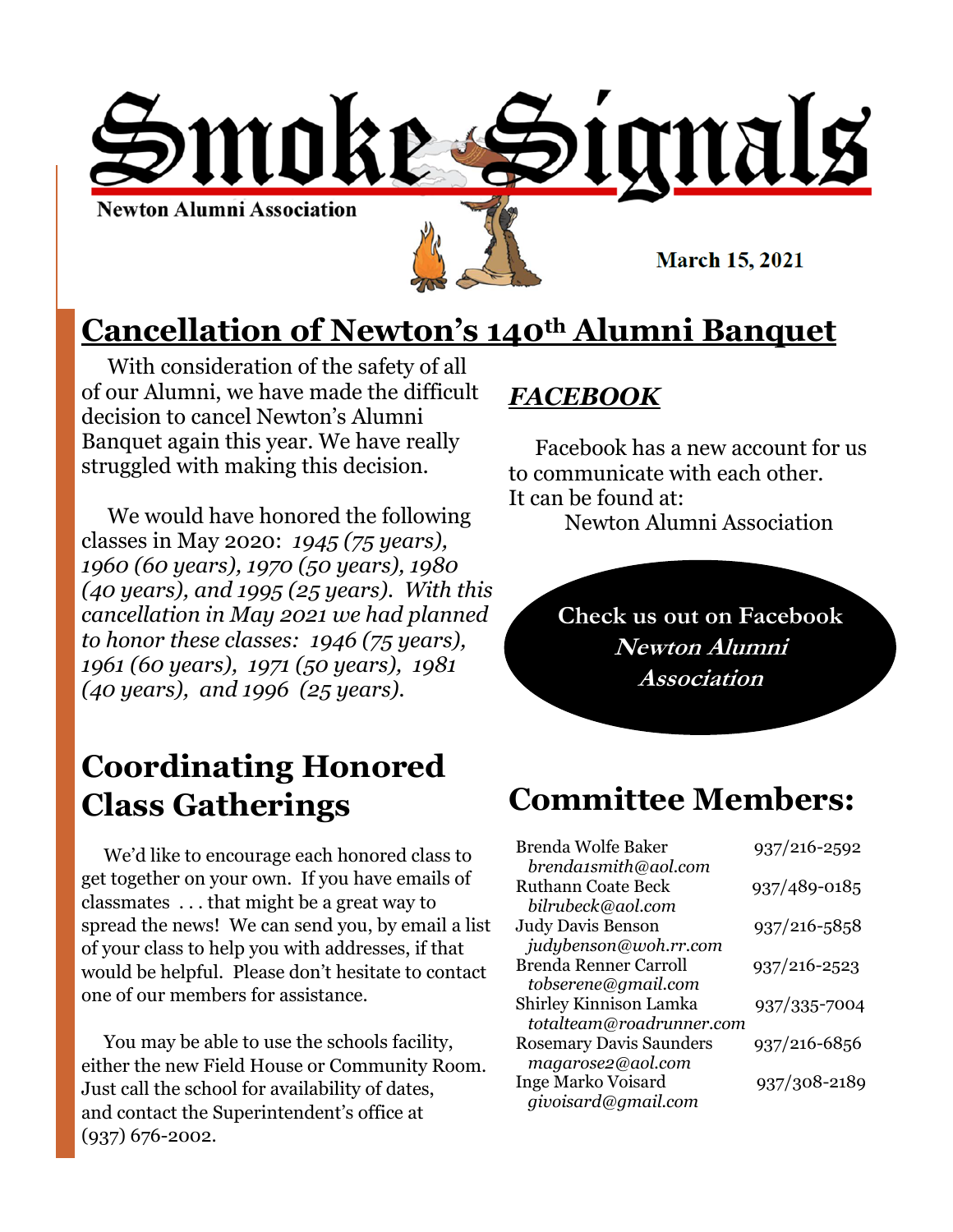## **Adams, Beery inducted in Newton Hall of Fame 2020**

 Last year there were two new inductees: Jesse Beery and Marion Adams.

 Jesse was a student in Newton Township in the 1870's. During his life he was a school board member, entrepreneur, community supporter, author and family man.

 Marion Adams was a lifelong resident of Newton Township and a graduate of Newton High School, Class of 1942. Marion was a farmer, mechanic, and a World War Veteran.

 There was an extensive and interesting article about them both in the Miami Valley Today (Troy Daily News) newspaper on May 7, 2020. It's worth looking up and reading in its entirety!

## *The 2021 Hall of Fame is currently taking nominations for this year.*

### **How to apply for the Hall of Fame**

**Statement of Purpose—**Nomination shall be made for distinguished and/or significant contributions to the pupils and/or programs of the Newton Local School District and for promoting education in a manner that has enhanced the prestige of the community.

**Must be included—**Nominee name and address, the person recommending them, their name and address and phone. Nomination is to be submitted in writing. It should include approximate time of service or involvement with Newton school district and reasons the person should be considered as a candidate. Nomination may not exceed two (2) double spaced, typewritten pages.

 Please send the nomination information to: Office of the Superintendent, Newton Local School District, 201 N. Long Street, PO 803, Pleasant Hill, OH 45359

## **2021 Senior Class — Newton Alumni Scholarships**

 The Newton Alumni Scholarship is awarded every year to Seniors who will be pursuing a post-secondary degree at a university, college, vocational or trade school. Student must have a relative who graduated from Newton High School. Tradition is highly regarded in the Newton School Community. Students are asked to write a 300-word essay about family history and how it relates to Newton School and the Pleasant Hill community and if family traditions have played a part in the career decisions they have made for their future.

### **Application is due to in school office by April 15, 2021.**

 Two scholarships will be awarded: \$1000 and \$500. We would still like to do our part to support the senior class of 2021 with two scholarships. Typically, these funds are received from the banquet dinner invitation donations. Due to the Alumni Banquet cancellation, we are reaching out for your help to sustain these scholarships. Please send your donations to: Newton Alumni Association, P.O. Box 531, Pleasant Hill, OH 45359.

Thank you for your consideration.

## *Congratulations Class of 2021*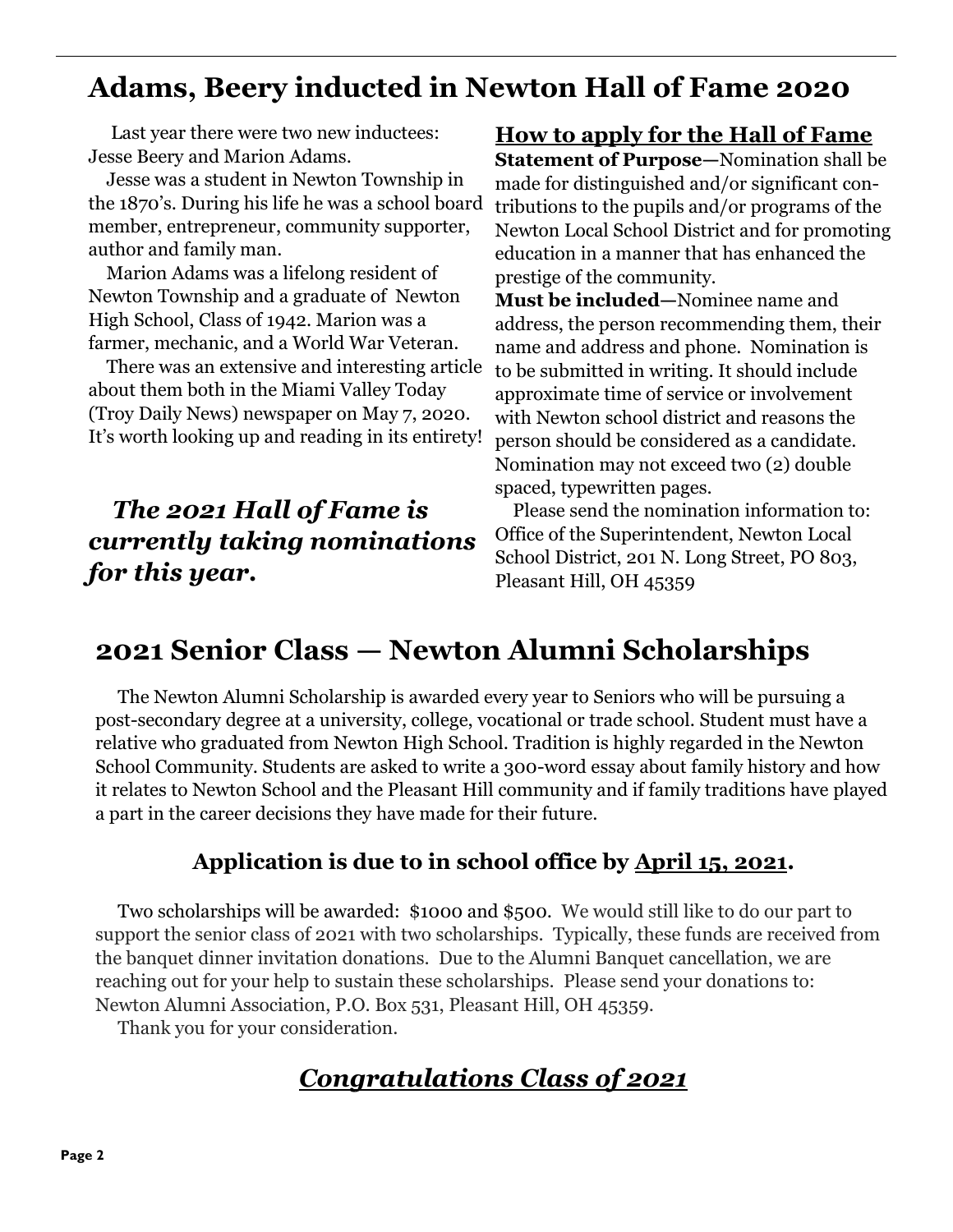#### **Class of 1945**

*75 Year Class* \*Leonard Bair \*Betty (Johnson) Berry \*Dale Bevington \*Harold Byers \*Janet Byers \*Wilbur Cool \*Alberta (Christian) Cooper Donald Cress \*Mildred Fair \*Fern (Hershey) Heise \*James Herbst \*Martha (Thompson) Hinkle \*Gloria (Deeter) Hufford \*Charles Pat Kauffman \*Laveda (Vogler) Kinnison \*Virginia Lee Klopfer \*Virginia Landis \*Richard Long \*Carolyn (Newlin) Marshall \*James Pemberton \*Louis Robbins Ruth (Jackson) Roeth \*Maxine (Lowry) Shellenberger \*Carolyn Sue Snell \*Joy (Christian) Sweitzer \*Harold Warner \*Marjorie (Schultz) Westfall \*Carol (Johnson) Wise \*John Woodhouse

\*Deceased

#### **Class of 1960**

*60 Year Class* Judy (Hess) Amick Barbara (Roeth) Angle Linda (Locke) Baldwin Janet (Riffle) Bashore Anita (Hoke) Carlson Richard Cecil Sheryl (Davis) Clingen \*Marilyn (Sipple) Crosby Barbara (Yingst) Davis \*Nancy (Coppock) DeWeese Judy (Yount) Force Mary Ann (Linton) Fuller Alice (Oburn) Garber Carl George Margaret (Coy) Hartzell \*Blaine Hollopeter \*Vivian (Niesley) Hunt Cecil Jackson Carol (Lavy) Jay Darlene (Earnest) Keller Janet (Brumbaugh) Kimmel Shirley (Laughman) Kucinski Lois (Cress) Kuck Kathleen (Whitman) Lepper \*Patricia (Fessler) Locker \*Shirley (Brown) Locke Janice (Taylor) Miller Joan (Border) Moored Rebecca (Short) Phillis Shirley (Ganger) Redding Beverly (Fessler) Robbins \*Linda Sampson \*Edward L. Sanders Lowell Schleinitz Karen Louise Schmidt Lynn Shellenberger Gary Shiverdecker Juaneta (Russell) Smith Dan Snider \*Martha Jane (Rudy) Stark Robert Stoner Nancy (Delcamp) Weddington Paul Whitacre Dinah (Klepinger) Wolfe Lavonne (Swank) Wren

### **Class of 1970**

*50 Year Class* Charles Adams Karen (Smith) Anderson William Angle Connie (Garvey) Atchison \*Marianne (Warner) Bettag David Bradley \*Pam (Noll) Coate Glee (Whitacre) Covault \*Debbie (Chipley) Crawford Judy (Wood) Diers \*Ned Diers Craig Earhart Rebecca (Martin) Evans Jeff Farmer Mike Fasick Lora (Shellenberger) Favorite Dwight Fetters \*Brent Fouts \*Carol (Cool) Friend Debbie (Miller) Fyffe Mary (Angle) Denlinger Elizabeth Gilbert \*Dennis Hall Larry Haney Kent Hess Robert Kendig Vicki (Jordan) Rhodes Sheryl (Fisher) Klepinger Jan Kraus Karen (Kearney) Latta \*Jerry Lee Steve Marker Amy (Flory) McDaniel Luella (Kinnison) McFadden Phil McFadden Gail (Mitchell) Morris \*Mike Murray Doug Netzley Robert Robbins \*Sam Roetter \*Kathy (Iddings) Rolls Jack Salyer Anne (Wall) Shedloski William Sink \*Diane (Hess) Sleppy \*Van Spitler Lawrence Studebaker Terry (Ashmore) Studebaker Dan Stump Brenda (Neargarder) Swallow Susan Swartz David A. Thompson David E. Thompson Linda (Pemberton) Toomey Connie (Miller) Wackler Steve Wenrick Gloria (Gnodle) Whalen Joyce (Blankenship) White Sue (Bowman) Wray Debbie (Cress) Young \*John Young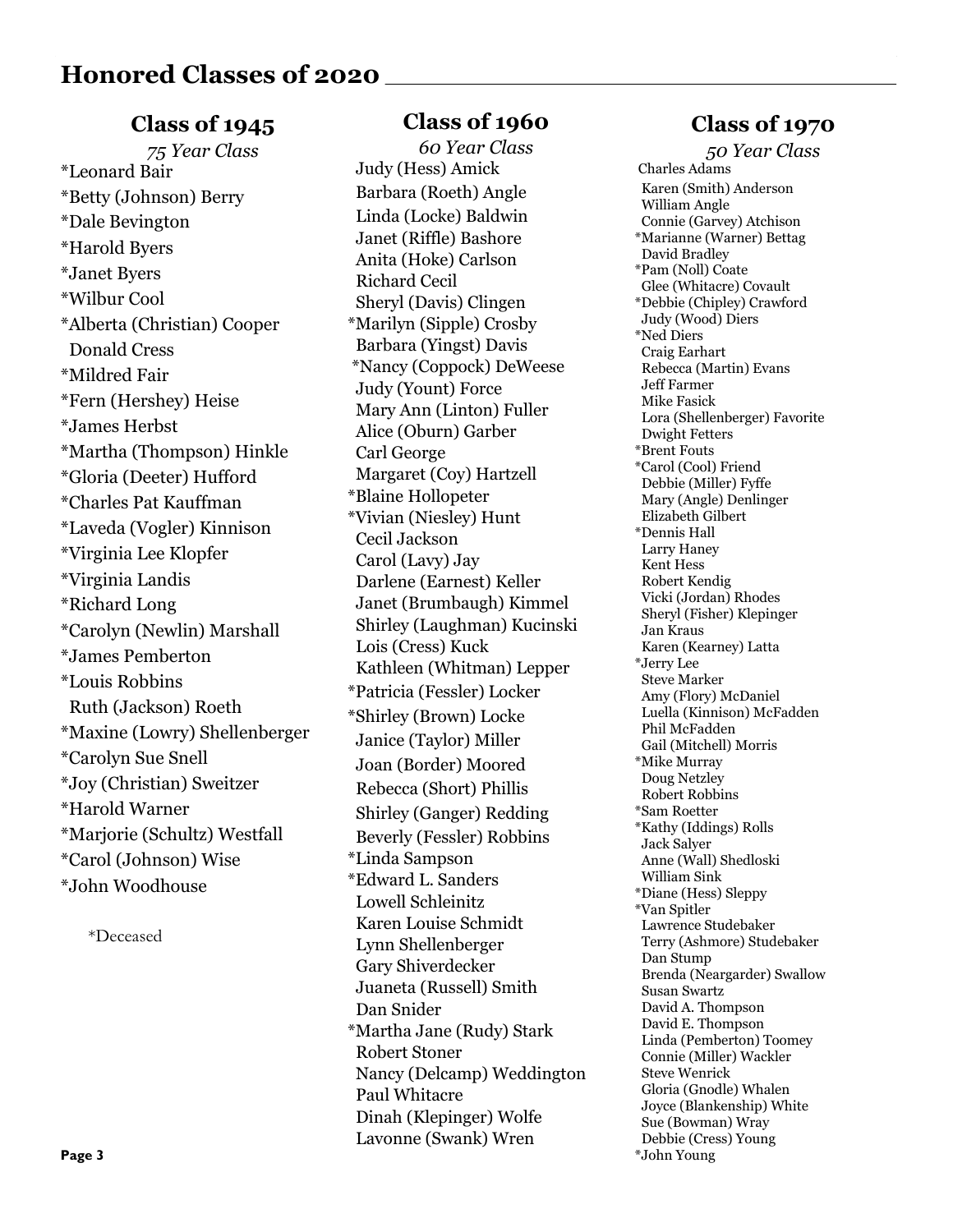#### **Class of 1980**

*40 Year Class* \*Chris Adams Tina (Kiser) Athey Tod Bailey Brenda (Wolfe) Baker Carla (Hamblin) Bertke Terry Boone Jane (Hershberger) Briggs Brenda (Renner) Carroll Kelly Chaney Barry Christian Larry Christian Carolyn (Benning) Christman Bryan Courtney Jeff Cress Lisa (Cecil) Deaton Tom Deeter Regina (Taxis) Duff Terry Favorite Kenneth Fisher Debbie (Wintrow) Floyd Kathy (Krug) Fourman Jill Harshbarger Douglas Hess Glee (Noll) Knoop Paula (Swartz) Landis \*Jeff Marino Tracy (Coate) McGuire Diana (Martin) Noll Tracy (Clem) Parker Margaret (Dugas) Rench Carl Edward Rismiller John P. Ruppert Bonna (Trost) Ryder Donald Ryder Deanna (Eley) Sabop Nancy (Hiser) Sanders Kevin Schindel Debbie Shaner Mark Slusher \*Randall Thoreen Colleen (Gray) Warner Dee Dee (Delcamp) Warner Mark Allen Warner Jeff Weeks Vickie Whiting

#### **Class of 1995**

*25 Year Class* Robyn (Bertke) Apelado Jason Bauer Anthony Bissett Tony Blair Tammie Boggs Heather (Henderson) Bowman Kelly (Herbst) Bradley Steven Brown Harold Carter Charity (Poland) Clay Phillip Copas Jamie (Crilley) Cullen Kenneth Derksen Adam Drieling Travis Duffey Amber (Sleppy) Evans Michael Fisher Jessica Ann (Ross) Hawkins Meghan (Burns) Heater Jeremiah Hunt Trisha (Heth) Jones Brian Kadel Rachel Larson Noelle (Bledsoe) Leingang Nicholas McFadden Luann (Lavy) Miller Adam Moore Amanda (Barton) Morgan Ethan Morgan Stephanie (Swank) Morgan Sarah E. (Davis) Murphy Craig Peters Tracy (Favorite) Roberts Terry Robinson Chad Sheridan Angel (Duncan) Sims Angela (Leistner) Smith Tike Swank Jennifer Unger Bradley Urmey Andy Wackler Brandon Waites William Wetzel Tony Wick Eric Williams Vanessa (Salupo) Williams Laurie (Sink) Wolf Rachel (Mertz) Wyant Heather (Ray) Zuhl

#### **Class of 2020**

Trinity Allen Sharon Armentrout Suzie Ballard Drew Bayer Ashley Bissett Thomas Brunswick III Cameron Caldwell Deanna Carine Baily Chaney Kara Chaney Ethan Cook Brooke Deeter Braden Edington Skylar Engley Brinley Fairband Caleb Garber Sean Gaston Emily Gross Jeriah Hinten Grady Hix Crystal Houk Patrick Hughes III Samuel Hunsbarger Toby Hunt Emmaline Ingle Dillon Koble Ethan Land Kimberly Laughman Corrin Luedeke Anna Marker Carley Marple Jessica Mitchell Danielle Naff Elyssa Pack Ashley Renner Curtis Shellenberger Kaitlynn Stevenson Tristan Stewart Seth Stewart-Hunt Cameron Stine Samuel Tackett Faith Thompson Brookelyn Turner Alexandria Webb Kleyson Wehrley Will Yoder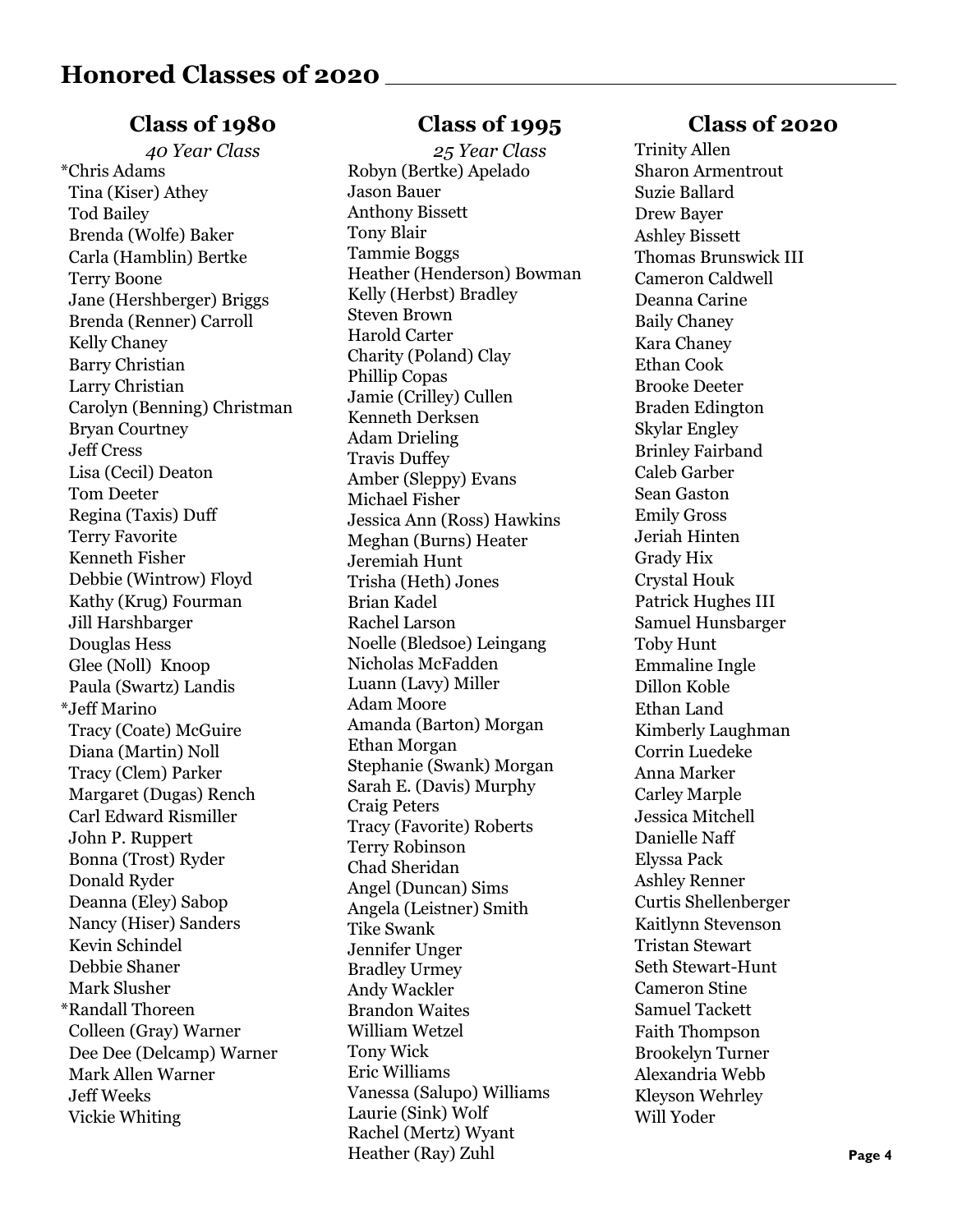#### **Class of 1946**

*75 Year Class* \*Phyllis (Rose) Bashore \*Lydia (McBride) Besecker Dwight Black Thelma (Dunn) Brill \*Harold Duffey \*Ralph Durst Orville Griffieth \*Ellen (Cecil) Kauffman Arthur Kraus Edith (Groves) Kraus Carlon Kress \*Ralph Lacey \*Roberta (Rittgers) McGriff \*Lee Mendenhall \*Lois (Ganger) Mendenhall \*Jeanne Niswonger Audrey (Sass) Pemberton Lois (Young) Powell Gene Schram \*Elizabeth (Seng) Stuart \*Carl Trost \*Edna (Gibboney) Vogler \*Sarah Wiley \*Helen (Westfall) Woodward

\*Deceased

#### **Class of 1961**

*60 Year Class* Gary Alexander Carolyn (Bostick) Bailor Douglas Baker Vaughn Barton \*Kenneth Bashore Joy Beery David Berk \*Peggy (Shumaker) Bowers Luella (VanTilburg) Bragger \*Garry Brown Kathleen (Pour) Klosterman \*Stacy Collette Barry Coppock Calvin Durham Judy (Berkebile) Ferguson Bruce Fetters Marlin Flory Deanna (Sowry) Frazier \*Carol Garrison Gloria (West) Grant Kenneth Dean Hammond Karen Heckert Mary Ann (Iddings) Hepp \*Nedra Carolyn (Strong) Highley Nancy (Warner) Hines \*Orin Bruce Hiser David Lee Holsinger Amos Hoover Sharon (Schmermund) Hughes \*Ralph Johnson \*Ron Keller Raymond Kingery Judy (Harshbarger) Kisner Glenn Kreitzer Joseph Longnecker \*Earl Manning \*John McCann John Miller Sandy (Puckett) Offenburger \*Charles Painter Jerry Dale Patty Stephen Piper Eleanor (Herr) Poe Judy (Bucholtz) Rudy \*Scott Rudy Patricia (Myers) Schmidt Larry Scott Jolene (Jackson) Shellenberger Bonnie (Sleppy) Smith Connie (Sleppy) Spahr Wayne Spahr Sherry (Argabright) Stewart Carol (Wehrley) Stockslager Kent Stockslager Patty (McDowell) Wadsworth Linda (Hollopeter) Willis Donna (Pash) Wills Bonna Dean (Roeth) Wooley

### **Class of 1971**

*50 Year Class* Marvin Adams Sally (Caldwell) Adams Steven Bayer Milan (Westfall) Bashore Gary Benning Judy (Davis) Benson David Burns \*Beverly (Harshbarger) Cecil \*Leslie Copas Carolyn (Kosier) Dickert Martha (Diers) Fisher Nancy (Fisher) Garber Rita Getzendiner Richard Hess Teresa Jackson Victoria (Slusher) Jankoviak Bruce Jennings Betsy Kraus Kristie Landis \*Larry Laughman Earl Lee, Jr. P. Terry McBride Colvin McFadden \*Linda (Deeter) Moise Jane Noll Mary (O'Brien) Reddan Jill (Hess) Resides Kenneth Saunders \*Debbie (Edwards) Seas Max Selanders Matha (Peacock) Schleinitz Gary Slusher Robert Smith Roger Studebaker Jane (McBride) Trout \*Verda Via Terry Wackler Lois (Westfall ) Williams Patricia (Rasor) Wood Steven Wood David Yingst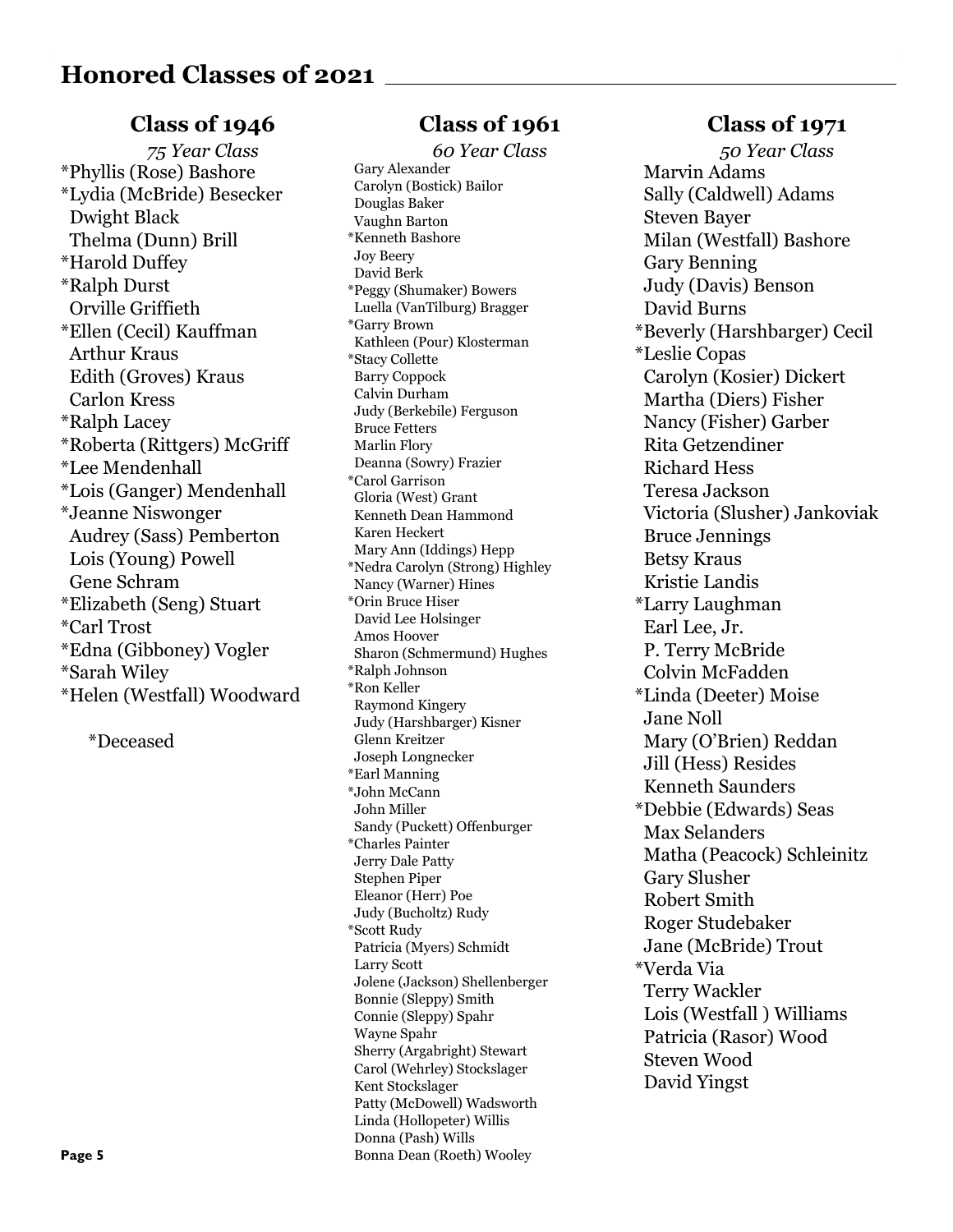#### **Class of 1981**

*40 Year Class* Brad Alsip Rebecca (Hoblit) Bass David Brown Tim Burt Amber (Roberts) Thacker David Cantrell Debbie Delcamp John Delcamp Matt Fast Kim (Weills) Reser Wilma (Westfall) Francis Pam (Bucklew) Funderburg Danny Madewell Curt Marshall Leah (Bryant) Marshall Tuva Holma Rune Jordet Ann Kauffman Amy (Favorite) King Doug Kosier Gene Laughman LaVena (Wolfe) Lichtenfels Edward Miller Jr. \*Curtis Mitchell Bob Monnin \*Greg Renner Ronald Renner Paul Riffell Al Rismiller Lonnie Robbins Mario Rodriguez Jeff Rudy \*John F Schultz Margie (Binkley) Shaner Charles Slusher Tricia (Richardson) Snyder Paula Sowers Jon Spitler April (Courtney) Stine Tim Stivers Angel (Strader) Slusher Marsha (Boyer) Van Culin Kim (Alexander) Vestal Charles McAdams Karen Salyer April Courtney

#### **Class of 1996**

*25 Year Class* Garth Adams Christina Beckerle Josh Brown Kevin Cissner Jack Andrew Coate Dawn (Cook) Baker Beth Daugherty Natasha (Knapp) Deeter Paul Didier Dejan Drljaca Aaron Garber Jason Mangen Nicole (Mathews) Brown Chris Graham Bradley Hamblin Trenton Hornbacker Emily Iddings Brandon Kenworthy Christopher McCormick Nicole Mikel Carrie Miller Kami (Millhouse) Avey \*Douglas Brown Mike Neitzelt Carey Oakes Joseph Overholser Eric Patton Jesse Perkins Clint Peters Heather (Niesley) Peters Aaron Pollock Carmen (Rampaul) Boy Joseph Saunders Brandon Schnitkey Kori (Shellenberger) Hutchinson Nick Shellenberger Dustin Trost Tiffany Upham \*Missy (Gates) Voorhees Renee (Wehrley) Whitman Dasa (Wells) Prewitt Matt Westfall Jennifer (Hill) Wolfe April (Wood) Bittinger Jennie (Rapp) Warner

#### **Class of 2021**

Emma Abernathy Haley Abrams Torey Bennedict Emily Bornhorst Mackenzie Caldwell Natalee Carlin Ashlyn Deeter Marissa Deeter Mia Dunlevy Joshua Ecklebarger Ross Ferrell Colton Flanary Austin Hampton Avery Hartman Kailey Heisey Alexander Hild Dawson Hildebrand Dylan Huber Mackenzie Knupp Alexander Koon Kayla Maslowski Amorie Maxwell Jonathan Maxwell Brady McClish Ethan Mead Regina Mikalauskas Mitchell Montgomery Jacob Moore Spencer Newhouse Addison Peters Brendan Rademachir Rylie Resides Isabella Saunders Tristan Stanhope Crile Staudt Caden Sweitzer Brock Thiesing Luke Vannus Owen Via Layla Wackler Cayden Ward Chandler Washburn Andrew Whittaker Grace Williams Johnathon Willoughby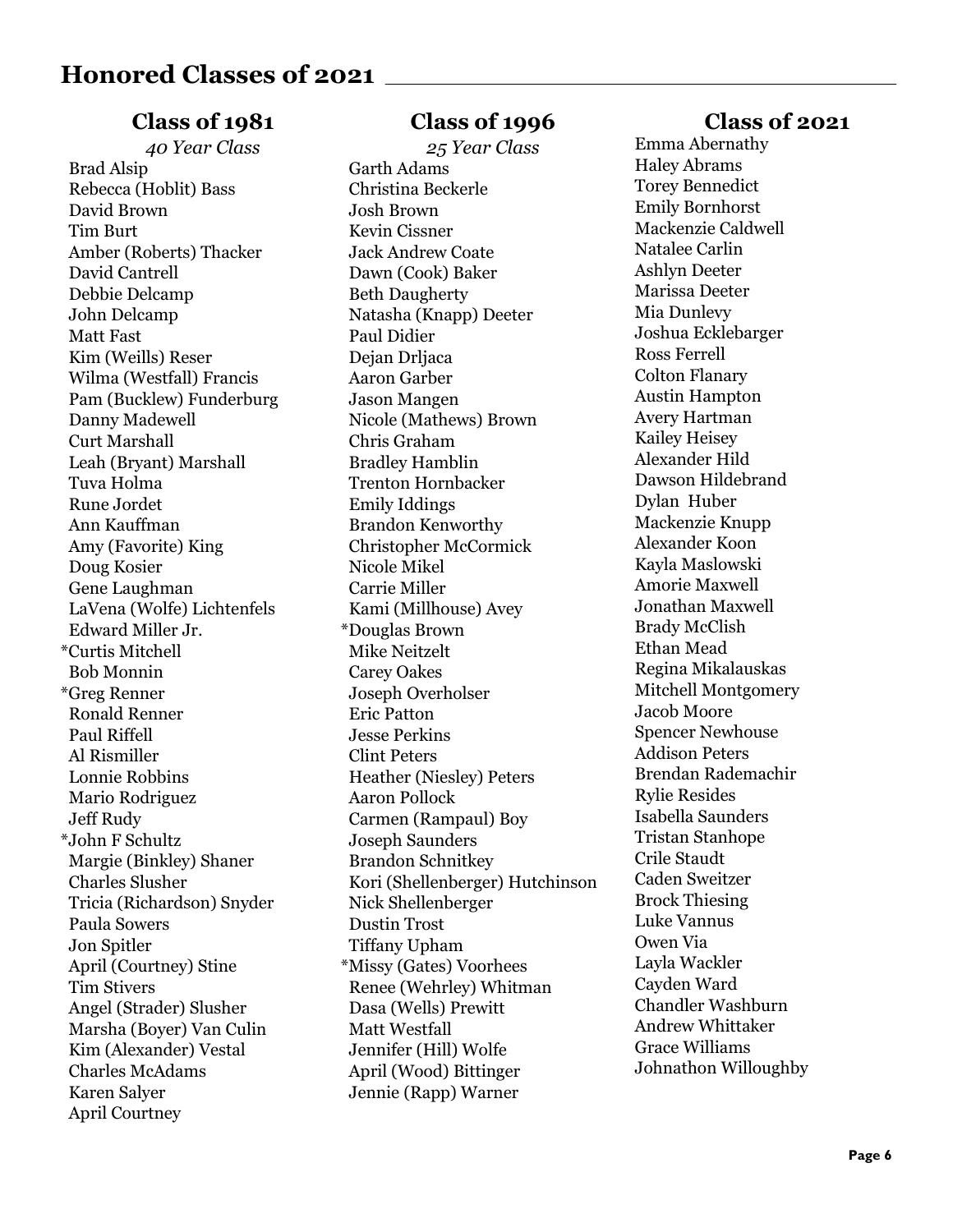# **Newton Alumni Memorial Tribute**

*Alumni that have passed away since our last banquet in 2019*

| <b>DOD</b><br>Graduated |                                 | Graduated |      | <b>DOD</b>                   |           |
|-------------------------|---------------------------------|-----------|------|------------------------------|-----------|
| 1935                    | Jane Thompson Jackson           | $12 - 20$ | 1956 | Jean Westfall Schultz        | $10 - 20$ |
| 1935                    | Martha Shellhaas Rust           | $4 - 19$  | 1956 | Don Divens                   | $2 - 21$  |
| 1939                    | Dennis Bohlender                | $12 - 20$ | 1957 | Dave Beam                    | $4 - 20$  |
| 1939                    | Glenna Roeth Penny              | $9 - 20$  | 1957 | Larry Cecil                  | $4 - 20$  |
| 1941                    | Francis Hill Brock              | $6 - 19$  | 1957 | <b>Terry Holfinger</b>       | $11 - 20$ |
| 1942                    | <b>Ruby Walker Griesheimer</b>  | $5 - 20$  | 1957 | Barbara Sampson Laughman     | $10-19$   |
| 1942                    | <b>Marion Adams</b>             | $7 - 20$  | 1957 | Rebecca Preston Ray          | $7 - 20$  |
| 1942                    | <b>Betty Thompson Warner</b>    | $10 - 20$ | 1957 | Doug Warner                  | $5 - 20$  |
| 1943                    | Jean Stout Gilbert              | $11 - 20$ | 1957 | Olin Renner                  | $2 - 21$  |
| 1943                    | Louise Victor Reason            | $7 - 19$  | 1958 | Larry Long                   | $7 - 19$  |
| 1944                    | Mary Ellen Jay Chipley          | $6 - 19$  | 1958 | <b>James Newman</b>          | $1 - 20$  |
| 1946                    | Roberta Rittgers McGriff        | $10-19$   | 1958 | <b>Terry Snider</b>          | $4 - 19$  |
| 1947                    | Aileen Wolfe Brady              | $7 - 19$  | 1960 | Nancy Coppock DeWeese        | $2 - 21$  |
| 1947                    | Treva Bell Gilbert              | $11 - 19$ | 1960 | Patricia Fessler Locker      | $9 - 19$  |
| 1947                    | Donald Trost                    | $1 - 19$  | 1960 | <b>Shirley Brown Locker</b>  | $11 - 20$ |
| 1947                    | Floyd Shumaker                  | $1 - 21$  | 1960 | Linda Sampson                | $12 - 20$ |
| 1948                    | <b>Ruth Delcamp Brush</b>       | $3 - 20$  | 1961 | <b>Garry Brown</b>           | $11 - 20$ |
| 1948                    | Carl (Richard) Wilhemm          | $3 - 20$  | 1961 | Ron Keller                   | $11 - 20$ |
| 1949                    | <b>Pauline McGillvary Kies</b>  | $5 - 19$  | 1962 | Gloria Johnson Adams         | $9 - 20$  |
| 1949                    | Robert L. Long                  | $10 - 20$ | 1962 | <b>Gary Fessler</b>          | $6 - 19$  |
| 1949                    | <b>Phyllis Peacock Asher</b>    | $1 - 21$  | 1963 | <b>Sheryl Miller Strader</b> | $4 - 20$  |
| 1950                    | <b>Harold Grove</b>             | $2 - 20$  | 1964 | Mary Sheridan Lyman          | $9 - 19$  |
| 1950                    | Jean Jackson Melvin             | $7 - 20$  | 1965 | Larry Salyer                 | $12 - 19$ |
| 1951                    | <b>Buddy Ganger</b>             | $12 - 20$ | 1965 | Doug Wehrley                 | $5 - 20$  |
| 1951                    | John Jackson                    | $4 - 20$  | 1965 | Forrest Messer Jr.           | $7 - 20$  |
| 1951                    | <b>Ronald Miller</b>            | $6 - 20$  | 1965 | Don Sleppy                   | $8 - 20$  |
| 1951                    | Marvin Swartz                   | $4 - 19$  | 1967 | <b>Stephen Smith</b>         | $12 - 20$ |
| 1951                    | <b>Ernest Wintrow</b>           | $8 - 20$  | 1968 | <b>Russell Heintz</b>        | $10-19$   |
| 1952                    | Janice Christian Beck           | $12 - 20$ | 1968 | Dennis Oburn                 | $10-19$   |
| 1952                    | Carl Delcamp                    | $8 - 20$  |      | 1968 Van Shellenberger       | $9 - 20$  |
| 1952                    | James Hoblit                    | $2 - 21$  | 1968 | Jerry French                 | $1 - 21$  |
| 1953                    | <b>Ruth Dunn Roetter</b>        | $8-19$    | 1971 | Beverly Harshbarger Cecil    | $12 - 20$ |
| 1953                    | <b>Frances Schatzley Long</b>   | $2 - 20$  | 1971 | Linda Deeter Moise           | $2 - 21$  |
| 1954                    | Thelma Trost Leonard            | $10-19$   | 1972 | <b>Garry Miller</b>          | $7 - 19$  |
| 1954                    | <b>Suzann Schilling Mutzner</b> | $7 - 19$  | 1973 | April Ashmore Laycox         | $1 - 19$  |
| 1954                    | Donald Wintrow                  | $11 - 19$ | 1976 | Deborah Ingle Justice        | $1 - 21$  |
| 1955                    | Larry Favorite                  | $12 - 20$ | 1977 | Tony Blundell                | $5 - 20$  |
| 1955                    | <b>Bill Fessler</b>             | $7 - 20$  | 1978 | Dan Delcamp                  | $10-19$   |
| 1955                    | <b>Wayne Warner</b>             | $1 - 21$  | 1985 | <b>Edward Douglas Sierra</b> | $11 - 20$ |
| 1956                    | Robert Anderson                 | $10 - 20$ | 1993 | Robyn Stratton Davis         | $6-19$    |
| 1956                    | <b>Judith Myers Stanley</b>     | $5 - 18$  | 2006 | Elora Taylor                 | $3 - 20$  |
| 1957                    | Nadine Caldwell Lavey           | $6 - 19$  |      | 2009 Caleb Blair             | $7 - 20$  |
| 1956                    | Larry Edwards                   | $3 - 20$  | 2016 | Douglas Willoughby           | $1 - 21$  |